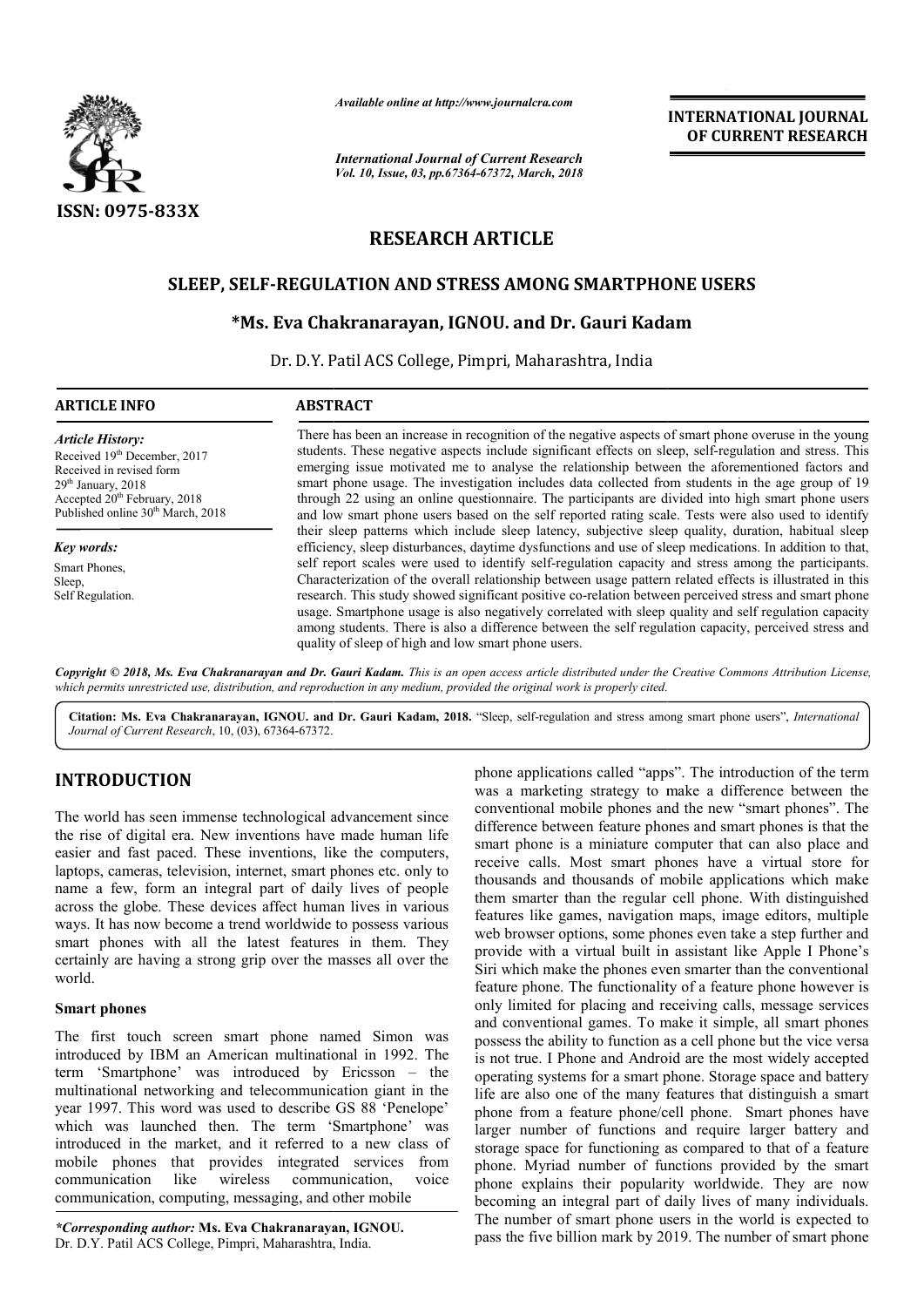users is forecast to grow from 2.1 billion in 2016 to 2.5 billion in 2019, with smart phone penetration rates increasing as well. Just over 36% of the world's population is projected to use a smart phone by 2018, up from about 10% in 2011.One of the major factors to consider for the growth of smart phone users is internet technology. There has been a drastic growth in broadband and Internet service providers business in past few years and one of the main reasons for this drastic increase in their business is the ever increasing use of smart phones and growth of smart phone and mobile applications. Approximately 40% of the world population has an internet connection today. In the year 1995, it was less than 1%. The number of internet users has increased tenfold in the duration from 1999 to 2013. The first billion mark was reached in 2005. The second billion in 2010. The third billion in 2014. Young internet users spend 185 minutes per day on an average.

#### **Sleep**

Sleep plays a vital role in good health and well-being throughout the life of a human. According to National Institutes of Health, an average human spends about one third of his/her life sleeping. Getting enough quality sleep at the right times not only helps protect mental and physical health, but also provides quality of life and safety. Studies show that sleep deficiency alters activity in some parts of the brain. It may have trouble in decision making, problem solving, controlling emotions and behavior, and coping with change. Sleep deficiency is also linked to depression, suicide and risktaking behavior and other diseases like stroke high blood pressure etc. Sleep is essential for optimal functioning of the body and ignoring the need for sleep has many negative consequences, including irritability, exhaustion, lack of concentration, and impaired judgment.

#### **Self Regulation**

Self-regulation is "self exerting control over oneself". It consists of deliberate efforts by the self to alter its own states and responses, including behavior, thoughts, impulses or appetites, emotions, and task performance. It is now recognized as a central function of the "self" . The practical importance of self-regulation cannot be minimized.

# **Various examples of the same can be stated as under**

- People exhibiting personal and social problems, that incapacitate the modern society, have some degree of self-regulation failure at their core. These problems include alcoholism and addiction, obesity and binge eating, anger management, and other emotional control problems.
- Poor self regulation is also linked to antisocial impulsivity and aggressive behavior which lead to crime and violence.
- Unwanted pregnancy and sexually transmitted diseases are some sexual problems that can be avoided with effective self-regulation.
- Underachievement in school and work often a reflection of inadequate self-regulation. Financial problems, like losses in business due to impulsive decisions, failure to save for the future, or impulsive shopping and credit card debt, also positively indicate a lack of self regulation.

 Various health problems could be avoided and prevented by self-regulation, such as to ensure regular exercise, oral hygiene and personal care which included proper diet and supplementary intake.

Though smart phones contribute to making lives easier, students might tend to overuse them as a means to escape reality which possibly affects their sleep, self-regulation and stress.

#### **Review of Literature**

EMarketer (2012) found in a survey, 21% of college students use their smart phone for communication purposes and 19% of them use their smart phones for social networking apps with Face book being the most commonly used app. Kuss, Griffiths, Karila, and Billieux, 2014 found cultural differences may have contributed to the high prevalence of excessive technology use in Asia is usually higher than in the West, as has been detected in a review of Internet addiction studies. Berger (2013) in his study showed that students who use cell phones both more in class and also out of class get lower grades than their peers who use their phones comparatively less. Researchers have found close relationship between smart phone overuse and poor mental health including deprivation of sleep and attention deficits. Interactive characteristics of smart phones contain inducing and reinforcing features that promote excessive usage behaviours. Gradisar *et al*. pointed specifically at the cell phone showing data that of those who reported using their cell phones during the last hour before bed, more than half (57%) left their ringer on, which was, in turn, associated with difficulty returning to sleep after awakening; 20% of young adults reported being awakened at least a few nights a week, most often by an alert or notification from a cell phone. Long Xu, Zhu, Sharma, and Zhao found that those Chinese college students who used more social media witnessed more sleep problems.

Fossum, Nordnes, Storemark, Bjorvatn, and Pallesen (2014) found that Norwegian college students who used more night time media in bed, particularly the computer and mobile phone for playing, surfing, and reading showed more insomnia. Moruzzi (1966, 1972) Sleep has a major role in the recovery from neuronal plasticity associated with learning and memory. Sleep deprivation negatively impacts memory encoding and positive memory encoding in particular, but also that negative stimuli are largely resistant to the effects of sleep loss. Doane and Thurston (2014) found that high daily stress among adolescents was associated with reduced sleep duration. Thomée (2012) in her research showed that heavy smartphone and computer usage is causing stress, insomnia and depression. It could cause stress reactions. Nolen-Hoeksema (1990) and Weissman *et al*. (1996) noted that across many nations, cultures and ethnicities, women are about twice as likely as men to develop depression which is linked to anxiety. Depression has a strong relationship to anxiety as prolonged stress can lead to depression (Sarafino, 2002). Many people are strongly attached to their smart phone (Rush, 2011) and increasingly also expect others to be available at any time. This can cause stress or anxiety when the device is not at immediate reach (Carbonell, Oberst, and Beranuy, 2013) one cannot be reached by others, cannot contact friends, or fails in being upto-date (Lee, Chang, Lin, and Cheng, 2014; Sayrs, 2013). Results do suggest that social stress positively influences addictive smart phone behaviour. A high level of social stress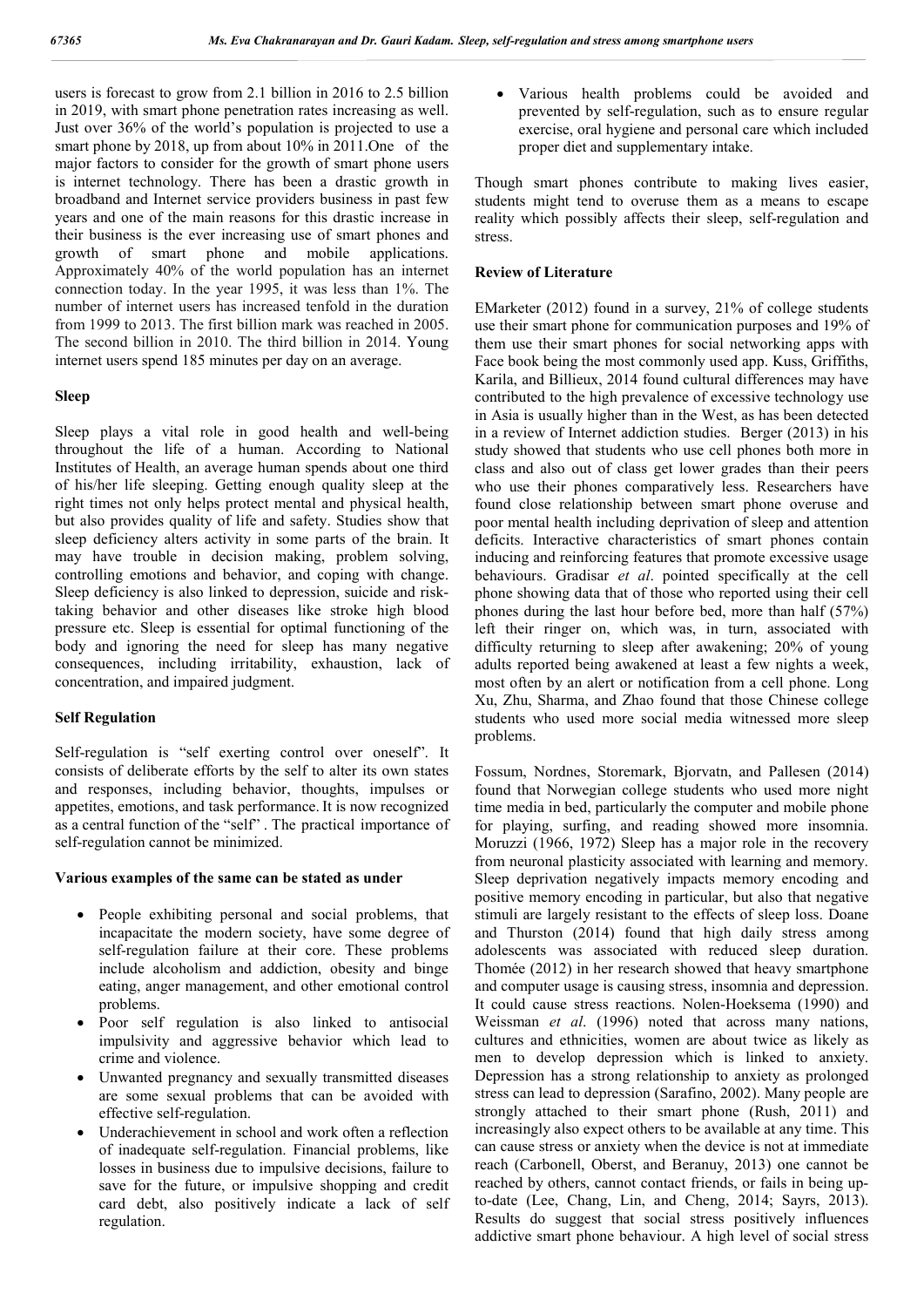creates anxiety to be in the spotlight or interact with people in real life (Whang *et al*., 2003). The result is that social interactions in real life are ignored, while more anonymous interactions online increase (Whang *et al*., 2003). Seay and Kraut (2007) showed that self-regulation is critical for controlling online gaming behaviours, and they considered how it can be incorporated into the game designs to prevent addictive behaviours. Significant amount of research work done earlier suggests the unique co-relation between sleep. stress and self-regulation. It thus becomes imperative to study it in the context of smart phone using students in the Indian society.

#### **Significance of Study**

India sees a fast paced digital growth. This digital growth is supported by various technological advancements and certainly, smart phone is one of them. It can now be seen that out of the total mobile phone users in the population on 1.2 billion, 10% users are smart phone users. And when the study narrows down, a majority chunk of smart phone users are young adults and college students. The reachability of smart phones is not as obscure as it was some decades ago. With multiple brands, and multiple feature availability, they are also getting economical and to add to all this the youth is readily accepting the newer technology. Hence it has become crucially important to study the importance of the penetration of smart phones in the daily lives. Addiction to smart phones and problematic smart phone usage patterns is a matter of growing concern. Growing competition in the academic field has also led to a change in the routine of college students. It has an impact on various factors pertaining to their life. Factors like stress, sleep, self regulation could possibly have affected in some way or the other. To monitor those changes is important and their effect on the youth cannot be neglected. This study would be important in assessing the relationship between smart phone users and attributes like stress, sleep and self-regulation in their life. Further, addiction also plagues the society be it substance or behavioural. It thus has become of extreme importance to study smart phone over-use and its related effects on stress, sleep and self- regulation among the young students in India. It would foster the knowledge in this area and help understand the rationale for many other further studies.

If smart phone over-use poses an eminent threat to the students, it could have immense power to have a significant impact on the entire nation, given the fact that India is a country of youth. This study also could give a brief idea about the impact of smart phones in the lifestyles of those using them. Thus, this study could be the basis of many further researches in this arena.

# **MATERIALS AND METHODS**

#### **Objectives**

- To study the quality of sleep among smart phone users.
- To study the perceived stress among smart phone users.
- To study the self-regulation capacity among smart phone users.

#### **Hypotheses**

- Low smart phone users will have good sleep quality than high smart phone users.
- Low smart phone users will have high self regulation capacity than high smart phone users.
- Low smart phone users will have low perceived stress than high smart phone users.
- There will be a positive co-relation between sleep quality and self regulation capacity among smart phone users.
- There will be a negative co-relation between sleep quality and perceived stress among smart phone users.
- There will be a negative co-relation between self regulation capacity and perceived stress among smart phone users.

#### **Sample**

The main aim of any psychological research is to make valid generalisations such that they are extended to those beyond who participate in it. It is not feasible to collect data from each and every person from the population of interest as it would take a very long time and will be quite expensive. Hence, a small group of individuals known as "sample" is selected in order to represent the entire population.

#### **There are two basic sampling methods**

- Probability sampling  $-$  Here, every individual in the population is known and has a certain probability of being selected.
- Non-probability sampling This method is usually selected when the total number of representations in a population are not entirely known; hence, efforts are made to select a group of representatives that resemble the entire population.

#### **For this research, the criteria are as mentioned below**

- Indian students studying in colleges in the age group of 19 to 22 years and residents of the city of Pune.
- Students possessing smart phones with internet connectivity available in it.

Among the various methods of non-probability sampling, purposive sampling is one in which, the sample of interest is selected subjectively by the researcher. In order to glean the desired sample for the aforementioned requirement, purposive sampling is the best suited sampling technique among all the other possible non probability techniques. In order for the research to be precise, the sample size will be large enough of about 150 students from the selected population of research which comprises 75 male and 75 female students.

#### **Tests**

#### **Smartphone addiction**

The tool used to investigate smart phone addiction is SPAI (*S*mart *P*hone *A*ddiction *I*nventory). It was developed by Yu-Hsuan Lin, Li-Ren Chang, Yang-Han Lee, Hsien-Wei Tseng, Terry B. J. Kuo and Sue-Huei Chen in the year 2014. The exploratory factor analysis done by the researchers, resulted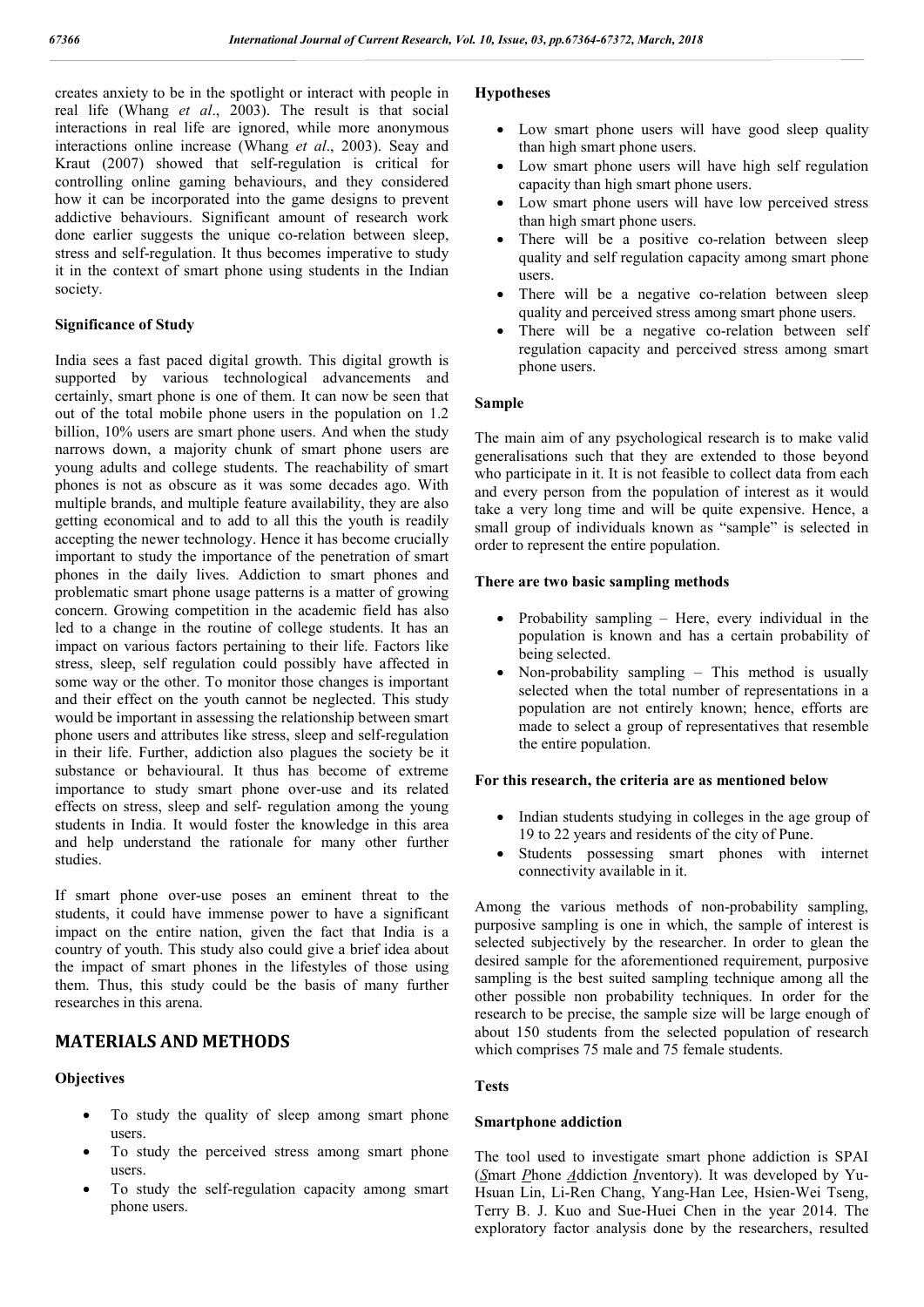into four factors namely: compulsive behaviour, functional impairment, withdrawal and tolerance. The test-retest reliabilities i.e. interclass correlation was measured as 0.74– 0.91. The internal consistency (Cronbach's  $\alpha$ ) was obtained as 0.94 for the total scale and for the four factors ''compulsive behaviour'', ''functional impairment'', ''withdrawal'', and ''tolerance'' were 0.87, 0.88, 0.81, and 0.72, respectively. The four subscales had moderate to high correlations i.e. 0.56–0.78. The p-value of the Bartlett test was less than 0.001, which indicated that the factor analysis was appropriate. This is a 26 item scale and the total scores ranged from 26 to 104.

#### **Sleep**

The *P*ittsburgh *S*leep *Q*uality *I*ndex (PSQI) is a self report questionnaire that assesses sleep quality and quantity. It was developed by Buysse, D.J., Reynolds, C.F., Monk, T.H., Berman, S.R., and Kupfer, D.J. in the year 1989. It comprises of 19 self report items and yields seven component scores namely: sleep latency, subjective sleep quality, duration, habitual sleep efficiency, use of sleep medications, sleep disturbances and daytime dysfunction. The sum of these seven components yields the Global Sleep Quality Index and the scores range from 0-21. For the global sleep quality scale, the Cronbach's  $\alpha$  reported was 0.83. The global sleep quality score greater than 5 discriminated good sleepers from poor sleepers and also yielded a diagnostic sensitivity of 89.6% and specificity of 86.5%. The subject is asked to answer the questionnaire on a 4 point Likert scale with 0 as very good, 1 as fairly good, 2 as fairly bad and 3 as very bad.

#### **Self-regulation**

The *S*elf-*R*egulation *Q*uestionnaire (SRQ) was developed by Brown, Miller, and Lawendowski in the year 1999. The internal consistency of this scale had a Cronbach's  $\alpha$  as 0.91. The test re-test score was also very high and had  $r = 0.94$ ,  $p <$ .0001. This is a 63 item scale which classifies the result into three ranges namely: High (intact) self-regulation capacity, intermediate (moderate) self-regulation capacity and low (impaired) self-regulation capacity. The scoring is based on the five-point Likert scale with 1 as strongly disagree, 2 as disagree, 3 as uncertain or unsure, 4 as agree and 5 as strongly agree.

#### **Stress**

Perceived Stress Scale (PSS) is a 10 item scale and was developed by Cohen, Kamarck, and Mermelstein in1983. It reported Cronbach's α as 0.84-0.86. The test-retest reliability for this scale was 0.85. The subject is asked to answer the question in a five point Likert scale with options like never, almost never, sometimes, fairly often and very often. The total score is calculated by finding the sum of all the ten items and the final scores range between 0 and 40. Higher score indicates more stress.

#### **Statistical analysis**

The objective of this study as mentioned earlier is to study sleep quality, perceived stress and self regulation capacity among smart phone users. This entails the detailed association (if any) between the selected variables, that is, to measure how well these variables are related to one another.

#### **Pearson product-moment correlation**

In the study of relationships, two variables are said to be correlated if change in one variable is accompanied by change in the other - either in the same or reverse direction. The Pearson product-moment correlation coefficient (or Pearson correlation coefficient) is a measure of the strength of a linear association between two variables. It is denoted by **r**. The Pearson correlation coefficient, *r*, can take a range of values from  $+1$  to  $-1$ . A value of 0 indicates that there is no association between the two variables. A value greater than 0 indicates a positive association; that is, as the value of one variable increases, so does the value of the other variable. A value less than 0 indicates a negative association; that is, as the value of one variable increases, the value of the other variable decreases.



# **This is shown in the diagram as follows**

The strength of association is an important parameter to consider in the Pearson's product moment correlation. There are certain guidelines for interpreting the Pearson's correlation co-efficient as mentioned in the table below:

|                         | Coefficient, $r$               |                  |  |
|-------------------------|--------------------------------|------------------|--|
| Strength of Association | Positive                       | Negative         |  |
| Small                   | $\pm 1$ to $\pm 3$             | $-0.1$ to $-0.3$ |  |
| Medium                  | $\frac{3}{5}$ to $\frac{5}{5}$ | $-0.3$ to $-0.5$ |  |
| Large                   | $.5$ to $1.0$                  | $-0.5$ to $-1.0$ |  |

These values mentioned above are guidelines of whether an association is strong or not.

#### **Conditions for using Pearson's product moment correlation**

- The variables are in the interval or ratio scale of measurement.
- A linear relationship between them is suspected.
- The variables that are to be measured can have entirely different units.

Considering all the above mentioned advantages and suitability of Pearson's product moment correlation coefficient, it was decided to use the same for studying the correlation between the following variables:

- Sleep quality and self regulation capacity among smart phone users.
- Self regulation capacity and perceived stress among smart phone users.
- Sleep quality and perceived stress among smart phone users.

#### **T-test**

A t-test is an inferential statistical test that determines whether there is a statistically significant difference between the means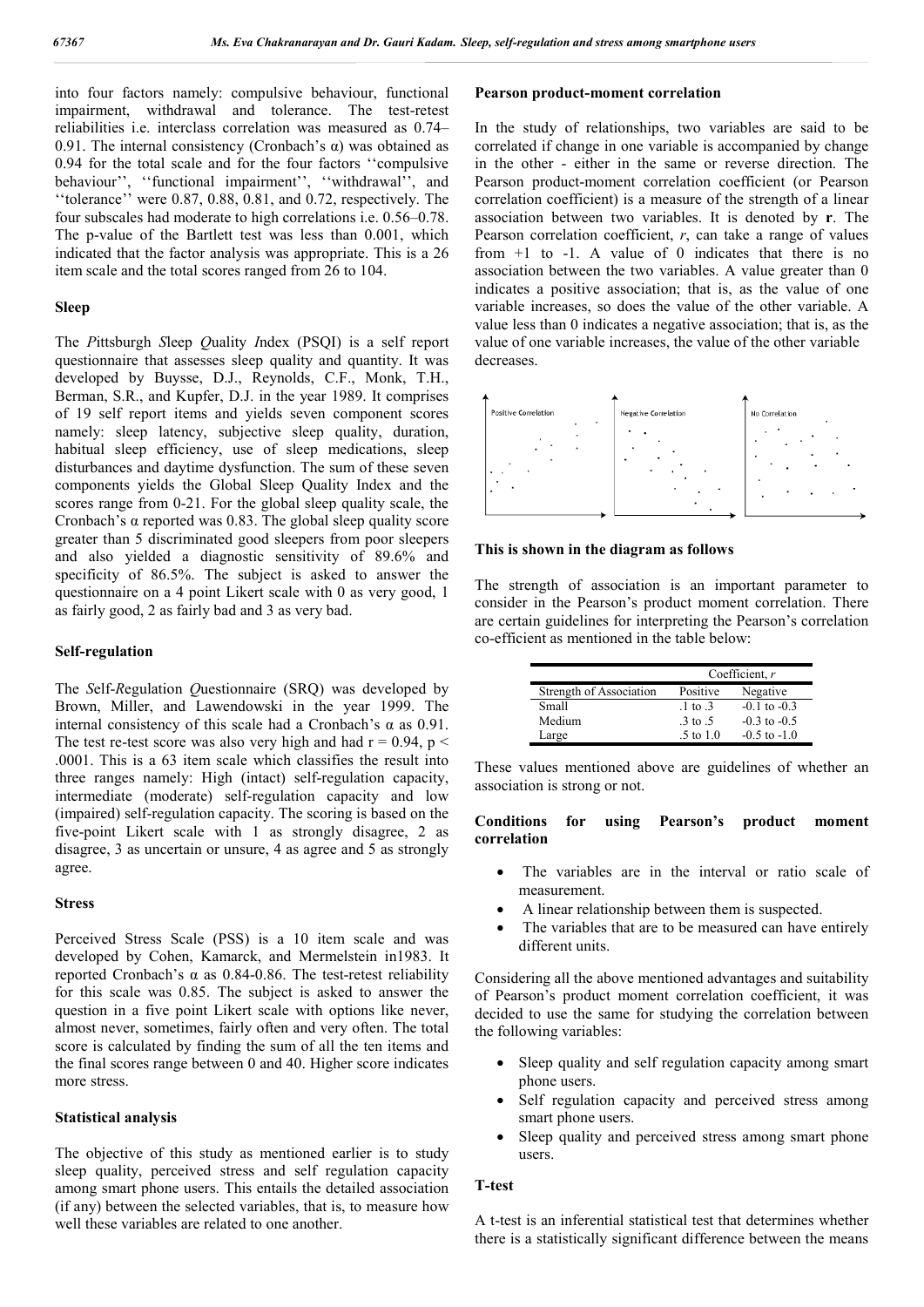in two unrelated groups. It allows us to determine a p value that indicates how likely the results are developed by chance.

#### **Assumptions made in carrying out a t-test**

- The dependent variable must be continuous (interval/ratio).
- The observations are independent of one another.
- The dependent variable should be approximately normally distributed.

Statistical significance is determined by looking at the *p*-value. The *p*-value gives the probability of observing the test results under the null hypothesis. Thus, a low *p*-value indicates decreased support for the null hypothesis. However, the possibility that the null hypothesis is true and that we simply obtained a very rare result can never be ruled out completely. The cut-off value for determining statistical significance is ultimately decided on by the researcher, but usually a value of 0.05 or less is chosen. This corresponds to a 5% (or less) chance of obtaining a result like the one that was observed if the null hypothesis was true.

#### **Hence t-test was selected to study the following**

- Smartphone users and sleep quality among them.
- Smartphone users and self regulation capacity among them.
- Smartphone users and perceived stress among them.

#### **Ethical issues**

Utmost care is required to be taken in the light of ethical issues while conducting a research. There are certain main ethical issues that were considered while carrying out this research work, they are as under:

#### **Confidentiality**

This term means that the individuals are guaranteed privacy in terms of all personal information that is disclosed and that no information will be disclosed without the individual's direct permission.

# **Informed consent**

Individuals participating in the research are entitled to know about the study, risks involved in it, protection of their rights and also give them the right to withdraw any time during the conduction of the research. Two aspects are important to consider in this regard and they include: voluntariness and competence. Voluntariness means that the consent is taken without exercising any duress, pressure or undue excitement or influence. The second major aspect to informed consent is whether the test taker is legally competent to give the consent.

#### **Minimal risk**

It pertains that no harm or discomfort should be experienced in the everyday life of the individual.

#### **Deception and debriefing**

Deception is involved in certain studies where some information is withheld from the participants of the research at any stage during the process of conducting it. Debriefing means that the harmful effects that were caused by deception are totally removed by the researcher. As this study involved no deception during any stage of the research process, debriefing was not necessary and hence not done.

# **Plagiarism**

No idea in this entire research were taken from a different source and posed to my own idea. References are aptly provided to the sources of information wherefrom it has been taken. No harm whatsoever was caused to any individual while conducting this study. Privacy, confidentiality and informed consent were safeguarded by mentioning the following at the beginning of the questionnaire: Thank-you for agreeing to take part in this important study about smart phone users. It should take about twenty minutes of your time. Following sections will have some general questions. There are no right or wrong answers. best answer is the one which comes to your mind first, so do not think upon the questions for too long. Read all the answer options carefully for each question (wherever specified).

**Table 1. Sleep quality among high and low smart phone users.**

|                                         | Mean   | <b>Standard Deviation</b> |    |        |
|-----------------------------------------|--------|---------------------------|----|--------|
| Sleep quality of high smart phone users | 5.48   | 2.8775                    |    |        |
| Sleep quality of low smart phone users  | 4.3467 | 2.8828                    | 75 | 2.4097 |

| Table 2. Self-regulation capacity among high and low smart phone users |  |  |
|------------------------------------------------------------------------|--|--|
|                                                                        |  |  |

|                                                    | Mean     | <b>Standard Deviation</b> |    |        |
|----------------------------------------------------|----------|---------------------------|----|--------|
| Self regulation capacity of high smart phone users | 205.92   | 15.6661                   |    |        |
| Self regulation capacity of low smart phone users  | 219.7067 | 20.6776                   | 75 | 4.6024 |

| ulation capacity of low smart phone users<br>219.706<br>20.6776 |  |
|-----------------------------------------------------------------|--|
|                                                                 |  |
|                                                                 |  |

|  |  |  | Table 3. Perceived stress among high and low smart phone users |
|--|--|--|----------------------------------------------------------------|
|--|--|--|----------------------------------------------------------------|

|                                            | Mean   | <b>Standard Deviation</b> |    |       |
|--------------------------------------------|--------|---------------------------|----|-------|
| Perceived stress of high smart phone users | 214    | 5.1255                    | 75 |       |
| Perceived stress of low smart phone users  | 164133 | 4 4 6 0 3                 | 75 | 6.356 |

#### **Privacy**

The participants are entitled to the right to privacy, meaning, they decide how their information is communicated to others.

Please answer all the questions truthfully. Your responses are voluntary and will be confidential. Responses will not be identified by individual. All responses will be compiled together and analysed as a group.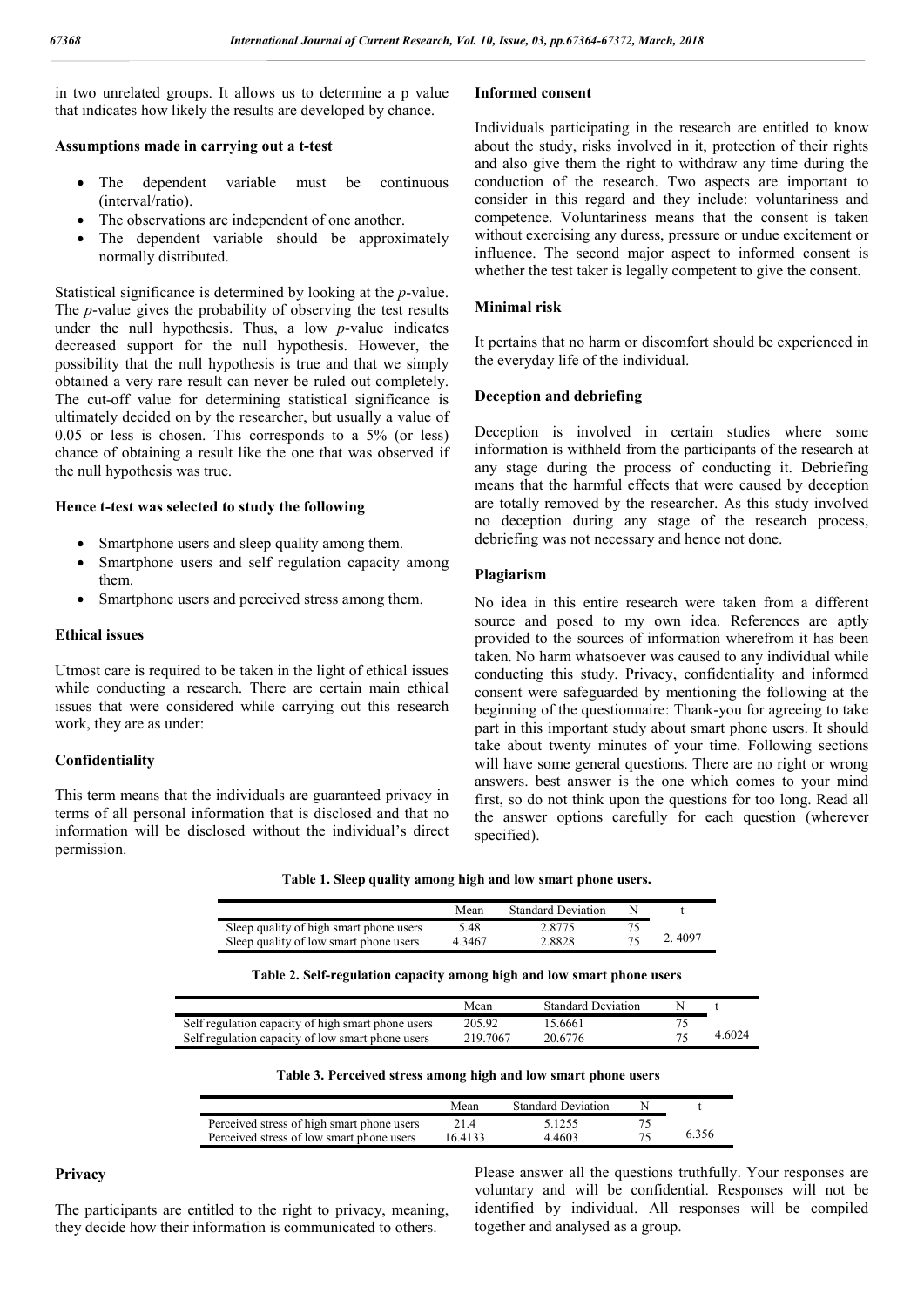## **Quantitative analysis of data**

T-test and Pearson's product moment correlation coefficient are used to statistically analyse the data of smart phone users.

#### **Results and interpretation of t-test**

A t-test is an inferential statistical test that determines whether there is a statistically significant difference between the means in two unrelated groups. Here, the two groups are sleep quality of low smart phone users and sleep quality of high smart phone users. This difference is considered to be statistically significant. Hence we accept the hypothesis, that low smart phone users will have good sleep quality than high smart phone users. Second, t-test was administered to check the difference between the means of self regulation capacity among high and low smart phone users. This difference considered to be statistically significant. Hence we accept the hypothesis that, low smart phone users will have high self regulation capacity than high smart phone users. Third, t-test was administered to check the difference between the means of perceived stress among high and low smart phone users. The difference between means of the two groups is considered to be statistically significant. Hence we accept the hypothesis that, low smart phone users will have low perceived stress than high smart phone users.

# **Results and interpretation of Pearson's product moment correlation**

Hypothesis stated that there will be a positive co-relation between sleep quality and self regulation capacity among smart phone users.

#### **The table below depicts the co-efficient r:**

**Table 4. Correlation between sleep quality and self regulation capacity**

|                          | Sleep quality | Self regulation capacity |
|--------------------------|---------------|--------------------------|
| Sleep quality            |               | 0.3782                   |
| Self regulation capacity | 0.3782        |                          |

This shows that there is a positive correlation between the sleep quality and self regulation capacity of smart phone users. Hypothesis stated that there will be a negative co-relation between sleep quality and perceived stress among smart phone users.

#### **The table below depicts the co-efficient r:**

**Table 5. Correlation between sleep quality and perceived stress**

|                  | Sleep quality | Perceived stress |
|------------------|---------------|------------------|
| Sleep quality    |               | $-0.5358$        |
| Perceived stress | $-0.5358$     |                  |

This shows that there is a moderate negative correlation between the sleep quality and perceived stress of smart phone users. Hypothesis stated that there will be a negative corelation between self regulation capacity and perceived stress among smart phone users.

#### **The table below depicts the co-efficient r:**

**Table 6. Correlation between self regulation capacity and perceived stress**

|                          | Self regulation capacity | Perceived stress |
|--------------------------|--------------------------|------------------|
| Sleep quality            |                          | $-0.5232$        |
| Self regulation capacity | $-0.5232$                |                  |

This shows that there is a moderate negative correlation between the self regulation capacity and perceived stress of smart phone users.

#### **Qualitative analysis of data**

There were certain questions asked in order to get a grip over the usage patterns of the smart phone users which could not be analysed from the quantitative data solely. Following are certain notable findings of the quantitative analysis.



**Diagram 1. First activity on the smart phone after waking up**

It is quite interesting to note that the first activity on a smart phone after waking up is using communication apps like WhatsApp, Hike, text messages etc. of as large as 76% people surveyed confirmed about the same. The next most popular activity on a smart phone right after waking up is using information and news apps comprising 14% of the total population followed by 6% using social media apps like Face book, Twitter, Instagram etc.



**Diagram 2. Preference of communicating with friends**

It is intriguing to note that 94% people in the sample population would prefer meeting their friends in contrast to only 6% who would prefer to do so using their phone.



**Diagram 3. Most preferred activity on a smart phone**

The most preferred activity on a smart phone by as large as 60% population is using communication apps, followed by usage of social media apps cutting off at 18%. It is important to note the contribution of communication activities in the entire features available on a smart phone. People consider their smart phones as private devices and more than half of them deny sharing it for a few days even for a fair compensation being offered for the use.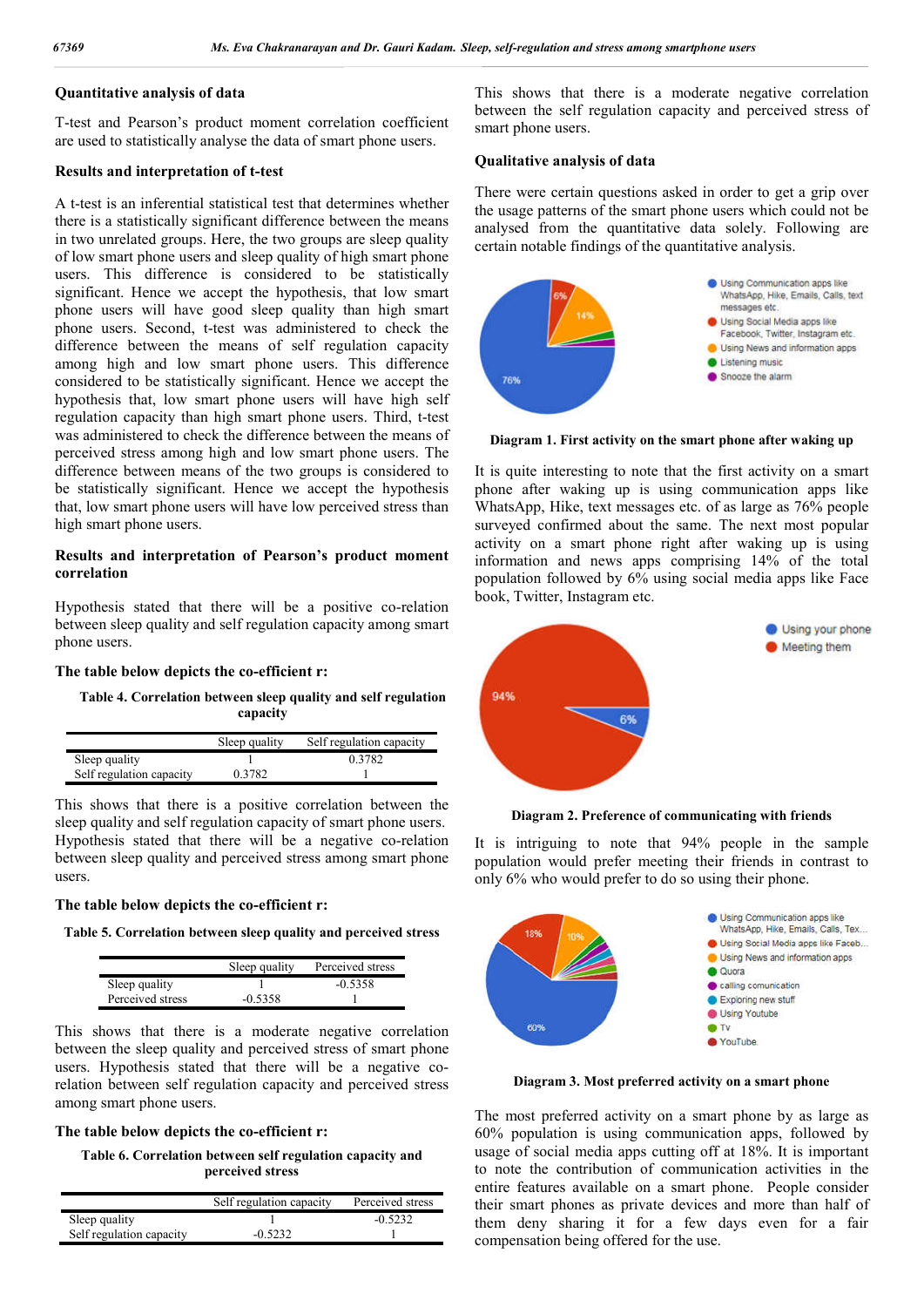

This question highlights that most of the users do realize that they spend too much time on their smart phones was pointed out by someone. 18% strongly agree to this point while 52% do somewhat agree.

# **Quantitative analyses of the research provide the following conclusions**

- Low smart phone users have good sleep quality than high smart phone users.
- Low smart phone users have high self regulation capacity than high smart phone users.
- Low smart phone users have low perceived stress than high smart phone users.
- There is a positive co-relation between sleep quality and self regulation capacity among smart phone users.
- There is a negative co-relation between sleep quality and perceived stress among smart phone users.
- There is a negative co-relation between self regulation capacity and perceived stress among smart phone users.

# **REFERENCES**

#### **Books**

- Greenfield, D. 2011. The Addictive Properties of Internet Usage. *Internet Addiction*, John Wiley and Sons, Inc.
- Howe, N.,and Strauss, W. 2004. *Millennials rising: The next great generation*. New York: Vintage Books.
- La Rose, R. 2011. Use and Gratifications of Internet Addiction. *Internet Addiction*, John Wiley and Sons, Inc.
- Miltenberger, R. 2011. *Behavior Modification: Principles and Procedures*. USA: Cengage Learning.
- Nolen-Hoeksema, S. 1990. *Sex differences in depression.* Stanford, CA: Stanford University Press.
- Pinel, J. 2003. *Biopsychology*, United States of America: Allyn and Bacon.
- Sarafino, EP. 2002. *Health Psychology: Biopsychosocial Interactions*. United States: John Wiley and Sons, Inc.
- Strong, B., Devault, C., Cohen, TF. (2008). *The marriage and family experience: Intimate relationships in a changing society (l0th ed.)*. Belmont, CA: Thomson Learning, Inc.

#### **Journal article**

A behavior sampling analysis on Internet addiction. *CyberPsychology, Behavior*. 6(2), 143–150.

- Ahn, SY. and Kim, YJ. 2015. The Influence of Smart phone Use and Stress on Quality of Sleep among Nursing Students, *Indian Journal of Science and Technology*, 8(35), doi: 10.17485/ijst/2015/v8i35/85943
- Ames, M. 2013. Managing Mobile Multitasking: The Culture of iPhones on Stanford Campus. *CSCW.,* 2, 1487-1498.
- Bandura, A. 1991. Social cognitive theory of self-regulation. *Organizational*
- *Behavior and Human Decision Processes.* 50(2), 248–287. doi: https://doi.org/10.1016/0749-5978(91)90022-L
- Bianchi, A. and Phillips, J. 2005. Psychological predictors of problem mobile phone use.*Cyber Psychology and Behavior,* 8(1), 39-51.
- Billieux, J., Maurage, P., Lopez-Fernandez, O., Kuss, D.J. and Griffiths, M.D. 2015. Can disordered mobile phone use be considered a behavioral addiction? An update on current evidence and a comprehensive model for future research. *Current Addiction Reports*. 2, 156–162.
- Carbonell, X., Chamarro, A., Griffiths, M., Oberst, U.,Cladellas, R. and Talarn, A. 2012) Problematic Internet and Cell Phone Use in Spanish Teenagers and Young Students. *Anales de Psicologia*. 28(3). doi: http://dx.doi.org/10.6018/analesps.28.3.156061
- Carbonell, X., Oberst, U. and Beranuy, M. 2013. The cell phone in the twenty-first century: A risk for addiction or a necessary tool? *Principles of Addiction*. 1, 901–909.
- Chang, AM., Aeschbach, D., Duffy, JF. and Czeisler, CA. 2015. Evening use of light-emitting eReaders negatively affects sleep, circadian timing, and next-morning alertness. *Proc Natl Acad Sci,* 112(4), 1232–1237. doi: 10.1073/pnas.1418490112
- Cui, Y. and Roto, V. 2008. How People Use the Web on Mobile Devices. *WWW'0*8. 905-914. doi: 10.1145/1367497.1367619
- Diehl, M., Semegon, A. B. and Schwarzer, R. 2006. Assessing attention control in goal pursuit: A component of dispositional self-regulation. *Journal of Personality Assessment*, 86(3), 306–317.
- Doane, LD. and Thurston, EC. 2014. Associations among sleep, daily experiences, and loneliness in adolescence: evidence of moderating and bidirectional pathways. *Journal of Adolescence*, 37(2), 145–154. doi: 10.1016/j.adolescence.2013.11.009
- Falaki, H., Mahajan, R., Kandula, S., Lymberopoulos, D., Govindan, R., and Estrin, D. Diversity in Smartphone Usage. *MobiSys'10.* 179-194. doi: 10.1145/1814433 .1814 453.
- Fossum, IN., Nordnes, LT., Storemark, SS., Bjorvatn, B. and Pallesen, S. 2014. The association between use of electronic media in bed before going to sleep and insomnia symptoms, daytime sleepiness, morningness, and chronotype. *Behav Sleep Med*, 12(5), 343–357.
- Goldstein, AN. and Walker, MP. 2014. The role of sleep in emotional brain function. *Ann Rev Clin Psycholo,* 10: 679- 708.
- Gradisar, M., Gardner, G. and Dohnt, H. 2011. Recent worldwide sleep patterns and problems during adolescence: a review and meta-analysis of age, region, and sleep. *Sleep Med*,12(2), 110–118. doi: 10.1016/j.sleep.2010.11.008
- Griffiths, M. 1995. Technological Addictions. *Clinical Psychology Forum*. 76, 14-19.
- Hall, A. S., and Parsons, J. 2001. Internet addiction: College student case studying best practices in cognitive behavior therapy. *Journal of Mental Health Counseling.*. *Journal of Mental Health Counseling. 23,* 312–327.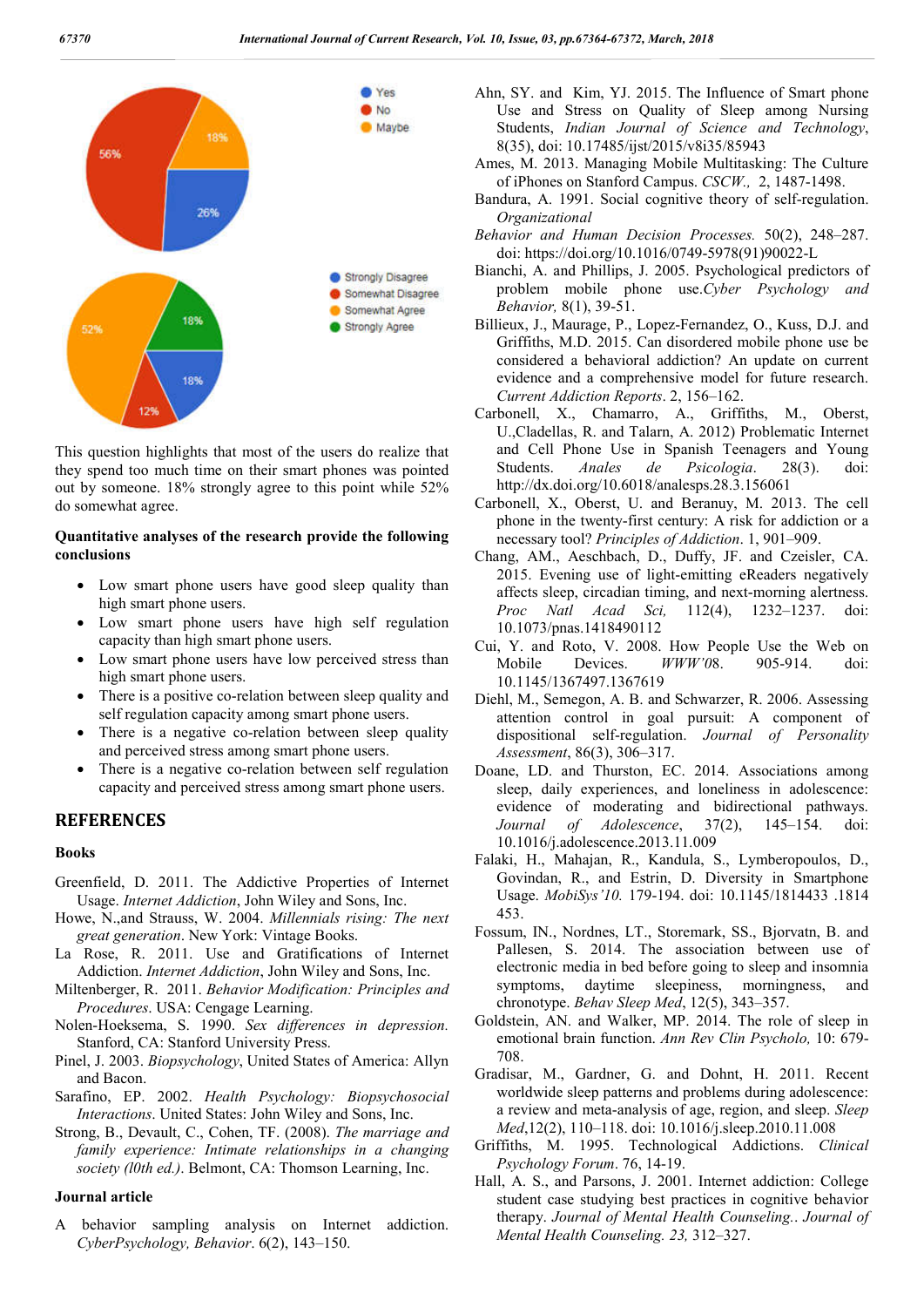- Harmon, E. and Mazmanian, M. 2013. Stories of the Smartphone in Everyday Discourse: Conflict, Tension and Instability. *CHI '13.* 1051-1060. doi: 10.1145/2 4706 54.24 66134
- Hong, FY., Chiu, SI. and Huang, DH. 2012. A model of the relationship between psychological characteristics, mobile phone addiction and use of mobile phones by Taiwanese University female students. *Computers in Human Behavior*. 28(6), 2152–2159. doi: 10.1016/j.chb .2012.06 .020
- Hwang, K. H., Yoo, Y. S. and Cho, O. H. 2012. Smartphone Overuse and Upper Extremity Pain, Anxiety, Depression, and Interpersonal Relationships among College Students. *The Journal of the Korea Contents Association.* 9(41). doi: 10.17485/ijst/2016/v9i41/103844
- Igarashi, T, Takai, J. and Yoshida, T. 2005. Gender differences in social network development via mobile phone text messages: A longitudinal study*. Journal of Social and Personal Relationships.* 22(5),691–713.doi: 10.1177/026 5407505056492
- Jesse, G. 2015. Smartphone and App Usage Among College Students: Using Smart phones Effectively for Social and Educational Needs. *Issues in Information Systems.* 17(4) 8- 20.
- Jin, B. and Park, N. 2009. In-person contact begets calling and texting: Interpersonal motives for cell-phone use, face-toface interaction, and loneliness. *Cyberpsychology, Behavior, and Social Networking*. 13(6), 611–618.
- Kumar S. and Bhukar, JP. 2013. Stress level and coping strategies of college students, *Journal of Physical Education and Sports Management.* 4(1), 5-11.
- Kwon M., Lee JY., Won WY., Park JW., Min JA., *et al*., 2013. Development and validation of a smartphone addiction scale (SAS). *PloS One* 8(2): e56936. doi: 10.1371/ journal .pone.0056936
- La Rose, R., Lin, C., Eastin, M., Unregulated Internet Usage: Addiction, Habit, or Deficient Self-Regulation? *Media Psychology*, 5, 225–253. doi: http://dx.doi.org/10.1 207/S1 53278 5XMEP0503\_01
- Lee, U., Lee, J., Ko M., Lee, C., Kim, Y., Yang S., *et al*. (2014). Hooked on Smart phones: An Exploratory Study on Smartphone Overuse among College Students. *CHI 2014*. doi: http://dx.doi.org/10.1145/2556288.2557366
- Lee, Y., Chang, C., Lin, Y. and Cheng, Z. 2014. The dark side of smartphone usage: Psychological traits, compulsive behavior and technostress. *Computers in Human Behavior*. 31, 373–383.
- Lin, A. 1999. Predicting online service adoption likelihood among potential subscribers: A motivational approach. *Journal of Advertising Research,* 39, 79–89.
- Lopez-Fernandez, O. 2015. Short version of the Smartphone Addiction Scale adapted to Spanish and French: Towards a crosscultural research in problematic mobile phone use, *Addictive Behaviors.* 64, 275-280. doi: http://dx.doi.org /10.1016/j.addbeh.2015.11.013
- Lukowski, AF. and Milojevich, HM. 2015. Sleep quality and temperament among university students: differential associations with nighttime sleep duration and sleep disruptions. *Behav Sleep Med.*13(3), 217–230. doi: 10.1080 /15402002.2013.855214
- Metcalfe, J. and Mischel, W. 1999. A hot/cool-system analysis of delay of gratification: Dynamics of willpower. *Psychological Review*, 106(1), 3–19.
- Montag, C., Kannen, C., Lachmann, B., Sariska, R., Duke, E., Reuter, M. *et al*., 2015. The importance of analogue

zeitgebers to reduce digital addictive tendencies in the  $21<sup>st</sup>$ century. *Addictive Behaviors Reports*. 2, 23–27. doi: https://doi.org/10.1016/j.abrep.2015.04.002

- Morahan-Martin, J. and Schumacher, P. 2003. Loneliness and Social Uses of the Internet. *Computers in Human Behavior.*  19(6), 659-671. doi : https://doi.org/10.1016/S0747-5632(0 3)00040-2
- Murdock, K. 2013. Texting While Stressed: Implications for Students' Burnout, Sleep, and Well-Being. *Psychology of Popular Media Culture*. 2(4). doi: 10.1037/ppm0000012
- Oulasvirta, A., Rattenbury, T., Ma, L. and Raita, E. 2012. Habits Make Smartphone Use More Pervasive. *Personal Ubiquitous Computing.* 16(1). doi*:* 10.1007/s00779-011- 0412-2
- Rod, NH., Kumari, M., Lange, T., *et al*., 2014. The joint effect of sleep duration and disturbed sleep on cause-specific mortality: Results from the whitehall II cohort study. *PloS One* 9(4): e91965. doi: https://doi.org/10.137 1/journ al.pon e.0091965
- Rush, S. 2011. Problematic use of smartphones in the workplace: An introductory study. Rockhampton: Central Queensland University.
- Salehan, M. and Negahban, A. 2013. Social networking on smartphones: when mobile phones become addictive. *Computers in Human Behavior,* 29(6), 2632-2639. doi: 10.1016/j.chb.2013.07.003
- Sayrs, E. 2013. The effects of smartphone use on cognitive and social functions. *TAM Capstone Thesis paper.*
- Seay, A. F. and Kraut, R. E. 2007. Project Massive: Selfregulation and Problematic Use of Online Gaming. *CHI'07.*
- Tamakoshi, A. and Ohno, Y. 2004. Self-reported sleep duration as a predictor of all-cause mortality: Results from the JACC study, Japan. *Sleep* 27(1), 51-54.
- Thomée, S. 2012. ICT use and mental health in young adults: Effects of computer and mobile phone use on stress, sleep disturbances and symptoms of depression *PhD thesis, Institute of Medicine at Sahlgrenska Academy, University of Gothenburg.*
- van den Eijnden, R. J., Meerkerk, G.-J., Vermulst, A. A.,Spijkerman, R. and Engels, R. C. 2008. Online Communication, Compulsive Internet Use, and Psychosocial Well-Being Among Adolescents: A Longitudinal Study. *Developmental Psychology,* 44(3), 655-65. doi: 10.1037/0012-1649.44.3.655
- Weissman MM, *et al*.(1996). Cross-national epidemiology of major depression and bipolar disorder. *JAMA*. 276(4), 293- 299.
- Whang, L. S., Lee, S. and Chang, G. 2003. Internet over-users' psychological profiles:
- White, AG., Buboltz, W. and Igou, F. 2011. Mobile phone use and sleep quality and length in college students. *Int J Humanit Soc Sci*, 1(18), 51–58. doi: 10.4137/HSI.S11083
- Xu, XL., Zhu, RZ., Sharma, M. and Zhao, Y. 2015. The influence of social media on sleep quality: a study of undergraduate students in Chongqing, China. *J Nurs Care*., 4,253. doi: http://dx.doi.org/10.4172/2167-1168.1000253.

# **Websites**

- Aasra, 2011. Articles and statistics. Retrieved from: www.aasra.info/articlesandstatistics.html.
- Costello, S. 2012. First-Generation iPhone Review. Retrieved from: http://ipod.about.com/od/iphoneproductre views/ fr/ iphone\_review.htm.